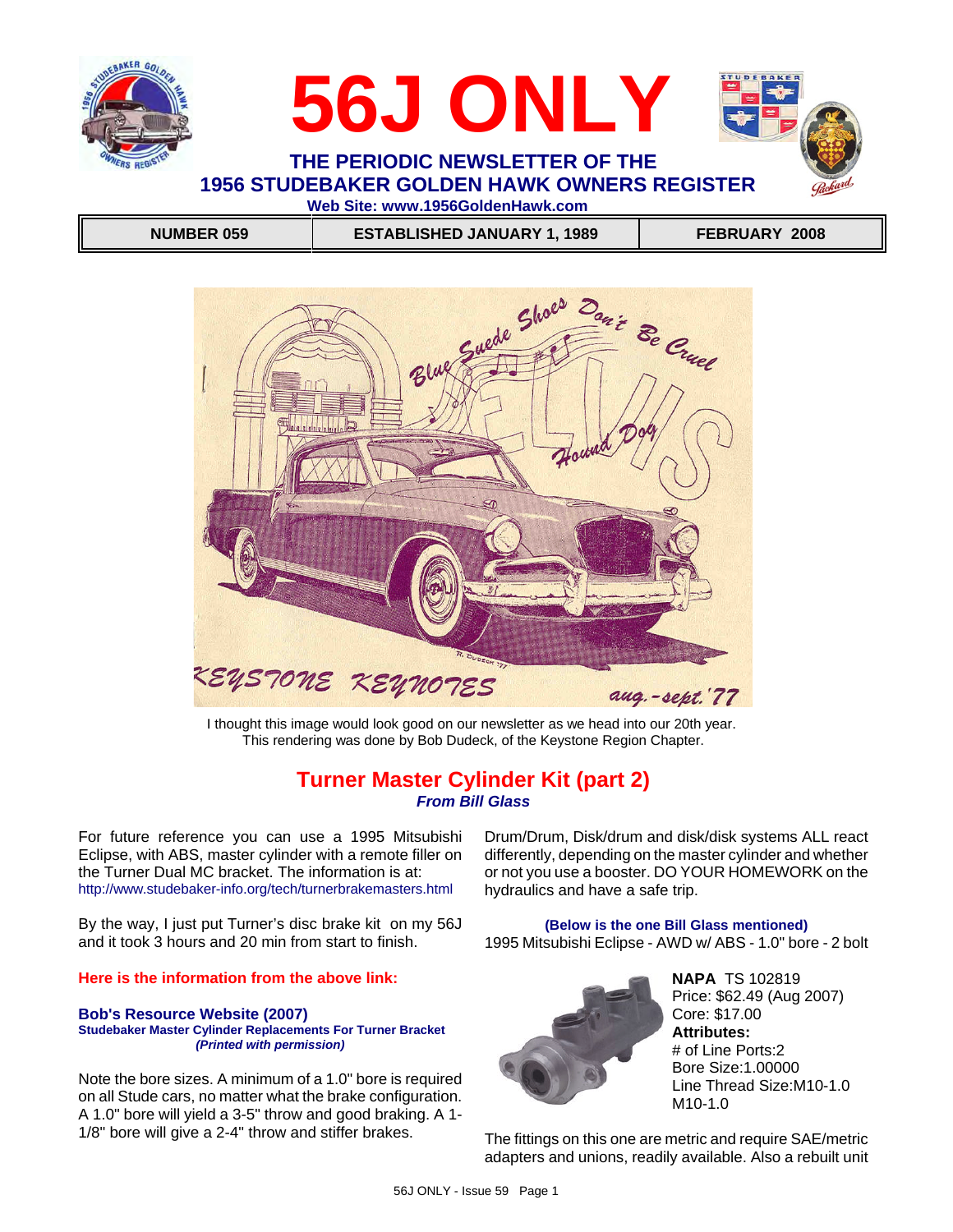will not have the filler adapters. Acquire these from Ebay or a recycle yard. The HR shop units may not work in Japanese applications, although they look to be the same size.



**This is the installation on Bob Johnstone's car www.studebaker-info.org/64V2488/eclipse/eclipseMC.html**

**(Editor's Note: I found www.MitsubishiOEMparts.com. They list: Master cylinder reservoir, eclipse, w/abs 95-99 for \$28.10 Master cylinder, eclipse, w/abs 95-99 for \$95.60)**

## **About Antifreeze** *By Jay P Ross*

**(Note: Jay P. Ross is the owner of Applied Chemical Specialties. One of the products he manufactures is called No-Rosion, which can be added to a car's cooling system to help prevent corrosion. With the use of No-Rosion, he claims the antifreeze can be left in the car for 5 years.)**

There have been a couple of significant changes that have taken place within the world of automotive coolant technology. In this letter, I will provide you with a brief overview of said changes, and some information that will hopefully be helpful moving forward.

Many of you have expressed recent concern and confusion about which type of antifreeze is best to use in your cars. Take comfort - YOU ARE NOT ALONE!

There are essentially three manufacturers that seem to have "conspired" to muddy the water. There's Honeywell, manufacturer of Prestone, that markets its "all makes, all models" OAT-inhibited (organic acid technology) antifreeze. And there's Valvoline, manufacturer of Zerex, that markets its HOAT-inhibited (hybrid organic acid technology) antifreeze through OEMs such as Ford. And lastly, there's DexCool, the original OAT-inhibited antifreeze, marketed largely through General Motors.

The amount of controversy currently surrounding these different manufacturers is unprecedented. Honeywell markets Prestone under the premise that it can be "safely" mixed with any/all other types, without compromise of corrosion protection. However, Valvoline claims that mixing OAT and HOAT compromises corrosion

protection, and has filed numerous suits against Honeywell with the NAD (National Advertising Council of Better Business Bureaus). Several of Valvoline's claims have been upheld by NAD, and forwarded to the FTC (Federal Trade Commission) for further investigation.

Here's the problem: For years, antifreeze manufacturers have relied on test standards established by the ASTM (American Society for Testing and Materials) for bench marking antifreeze performance. But now that so many different types of antifreezes exist, the ASTM has not yet established any tests for the MIXING of antifreeze technologies. Until a relative standard is created by a recognized source, such as ASTM, there will be no scientific foundation on which any arguments can rest. Without a standard, the debate will rage on, with "hype," "marketing," and "advertising" being the weapons of choice.

As Valvoline and Honeywell duke it out, GM and Dex-Cool continue to have their hands full with a barrage of class-action-lawsuits relative to the performance limitations of this product, and the various corrosion problems they can cause. For more info, go to Google and type "Dex-Cool coolant."

When Dex-Cool was originally launched back in 1995, I authored a widely-distributed technical article on the plethora of compatibility issues involved with this chemistry. I received threatening letters from attorneys at Havoline and GM, and decided to cease and desist knowing they have deep legal pockets. I could write volumes on the chemistry behind different coolant technologies, and the myriad issues. But I'm sure what interests you most is the bottom-line question: Which antifreeze should you use?!

Believe it or not, if you cut through the "hype" and "noise," it's really very simple. If your car was manufactured before 1995, use a green antifreeze that contains silicates. Do NOT use OAT, HOAT, or DexCooi. The brand I recommend that is widely available in most parts stores is SIERRA. It's a propylene glycol blend that contains silicates, and will perform very well in older and antique vehicles - especially when used in conjunction with our No-Rosion cooling system corrosion inhibitor.

If your car was manufactured after 1995, and came with a non-green, organic type antifreeze as factory fill, don't be tempted to change from one type of antifreeze to another. Follow the OEM's advice as specified in your owner's manual. Changing from one type to another could cause serious compatibility issues that will compromise the long-term corrosion protection of your vehicle's cooling system. And, again, for an extra margin of safety, use No-Rosion.

Or, if you prefer to avoid the Issue altogether, you can do what many of our customers in warmer climates have been doing for years - use straight water coolant with No-Rosion for 100% corrosion protection. This comes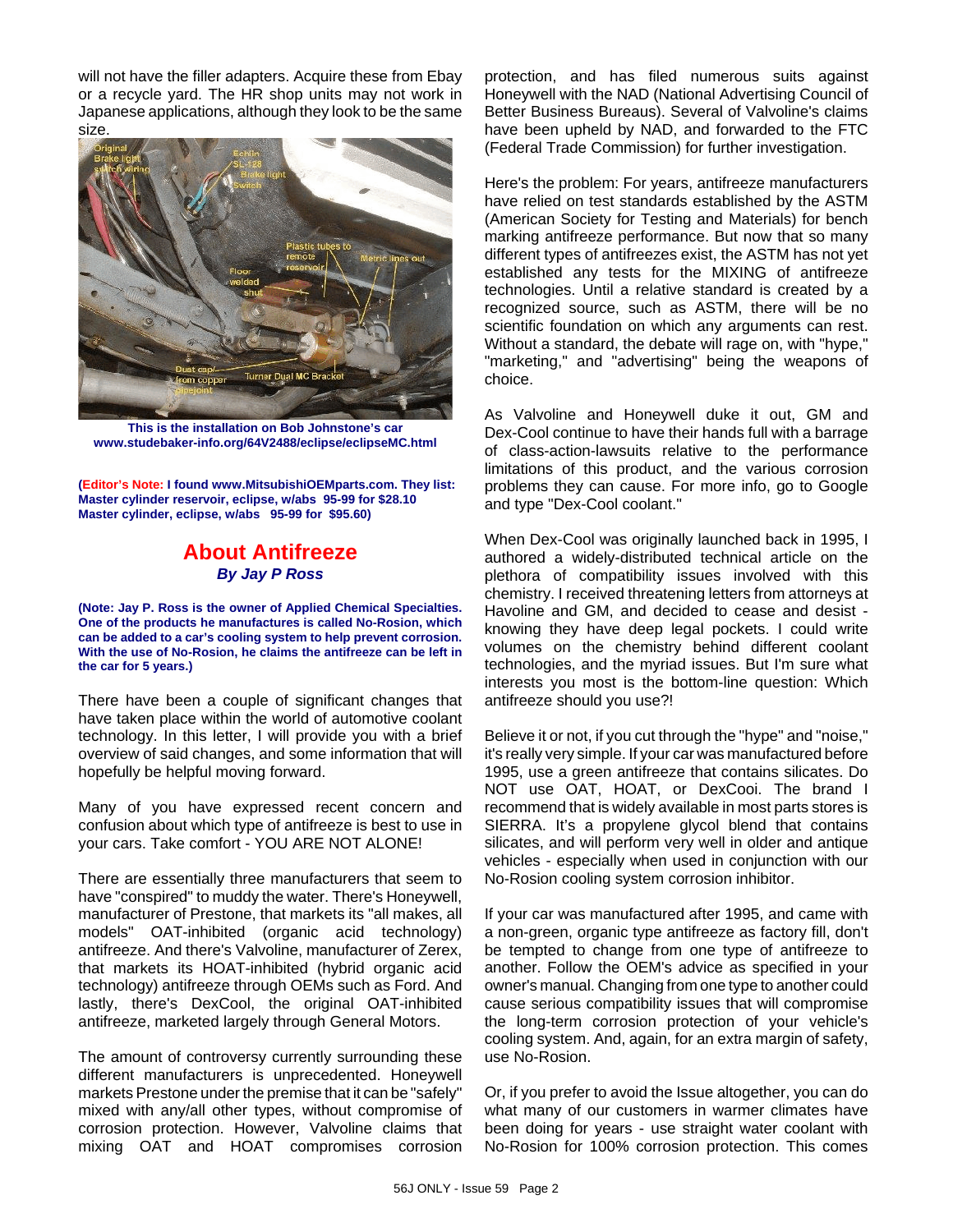with the added benefit of cooler operating temperatures, as straight water conducts heat far more efficiently than any glycol-based antifreeze. You'll have the best of all worlds - without having to worry about the ongoing "antifreeze wars." Just remember, No-Rosion does not provide freeze protection.

Give me a call on my cell phone at (847) 477-9262 with any questions, or email: Norosion@aol.com. Or, you can visit online at: www.No-Rosion.com.

## **How Many Are Left?** *An update on the number of cars remaining From Frank Ambrogio*

Probably two of the most often asked questions I get are:

- Does it have a supercharger?
- How many are left?

Of course, we all know that Studebaker didn't put a supercharger on the Packard V8 installed in our cars. We also know that they didn't install any 374 CID engines in them either. While we're at it, they also didn't install a Jet Streak dual four barrel carburetor version in any of our cars. Stories surface, from time to time, contradicting the above statements, but NO ONE has ever been able to provide positive proof.

The answer to the second question will probably remain a mystery until the only two cars remaining on the planet, are the ones I currently own. 2008 marks the beginning of our 20th year, and when the year ends, we will again discover several cars that were never reported to me previously. Therefore, it is impossible to determine how many are still out there.

However, I can tell you how many cars have been reported to me over the past 18 years. I may try to make this a regular feature, space permitting. Currently, there are 253 Owners on our register. The totals below do not include new owners listed in this issue.

### **Here is what my records show:**

### **ACTIVE:**

- 302 Golden Hawks on current register. **Some owners gave the condition code:**
	- 12 identified as being in #1 condition (excellent)
	- 36 identified as being in #2 condition (fine)
	- 53 identified as being in #3 condition (very good)
	- 43 identified as being in #4 condition (good)
	- 34 identified as being in #5 condition (restorable)
- 08 identified as being in #6 condition (parts car) Condition was not listed on the remainder.

### **UNKNOWN**

237 Golden Hawks reported, but unaccounted for.

### **GONE**

029 Golden Hawks reported as scrapped.

As you can see, by the second category, identifying the total remaining is quite difficult. This group includes former owners who failed to respond to my query, asking them if they still owned their car. I request this response from those I haven't heard from in the past four years. Prior to printing this issue, I had to drop 22 owners from the active list for failing to respond. Those cars are now counted in this "unknown" group.

This group also includes serial numbers that others have reported, but the owners never verified the cars' existence. Brent Hagen has probably reported as many s 20 cars, whose owners simply didn't bother to contact me. Many of these cars were sitting derelict in fields, garages, or parking lots. This total also includes cars I've seen, but either could not get a response from, or identify, the owner.

Some cars disappear from our active list only to reappear a decade or so later. A case that may fall into this category is the Ross Ball car. Ross gave me the new owner's name and address, but I haven't heard from him as yet. Therefore, Ross's car, which I know exists, now is listed in that "unknown" category.

Whether the car is listed in the "active" or "unknown" category isn't that important. The main thing is that we know it may exist. You can draw your own conclusions from the totals shown above. Through the years, we've discovered over 500 Golden Hawks. How many still exist is anyone's guess.

In a perfect world, every owner would report his car's serial number to me, and buyers and sellers would let me know when a transaction occurred. Unfortunately, we don't operate in that world, so we have to make the best of what we have. What I've reported here, is the best I can do.

### **NAME BADGES** *For 1956 Golden Hawk Owners*



Thanks to Bill Glass, I have 56SGHOR logos with different car colors. With these, I can make name badges, like the one shown at the left. Each badge will include our logo with the car in the color of your

choice, our Register's name, your name, city and state.

These are 4" X 3" in size and will come with a soft vinyl, top loading, pouch with a metal clip on the back. These are the same type as used at the SDC International Meet in South Bend last year. I thought it would be nice if we wore our own 1956 GH badges at future SDC meets to show our affiliation.

Price is \$3.00 for one badge, and \$1.00 for each additional badge. That covers the cost of the badge, bubble mailer and \$1.30 postage.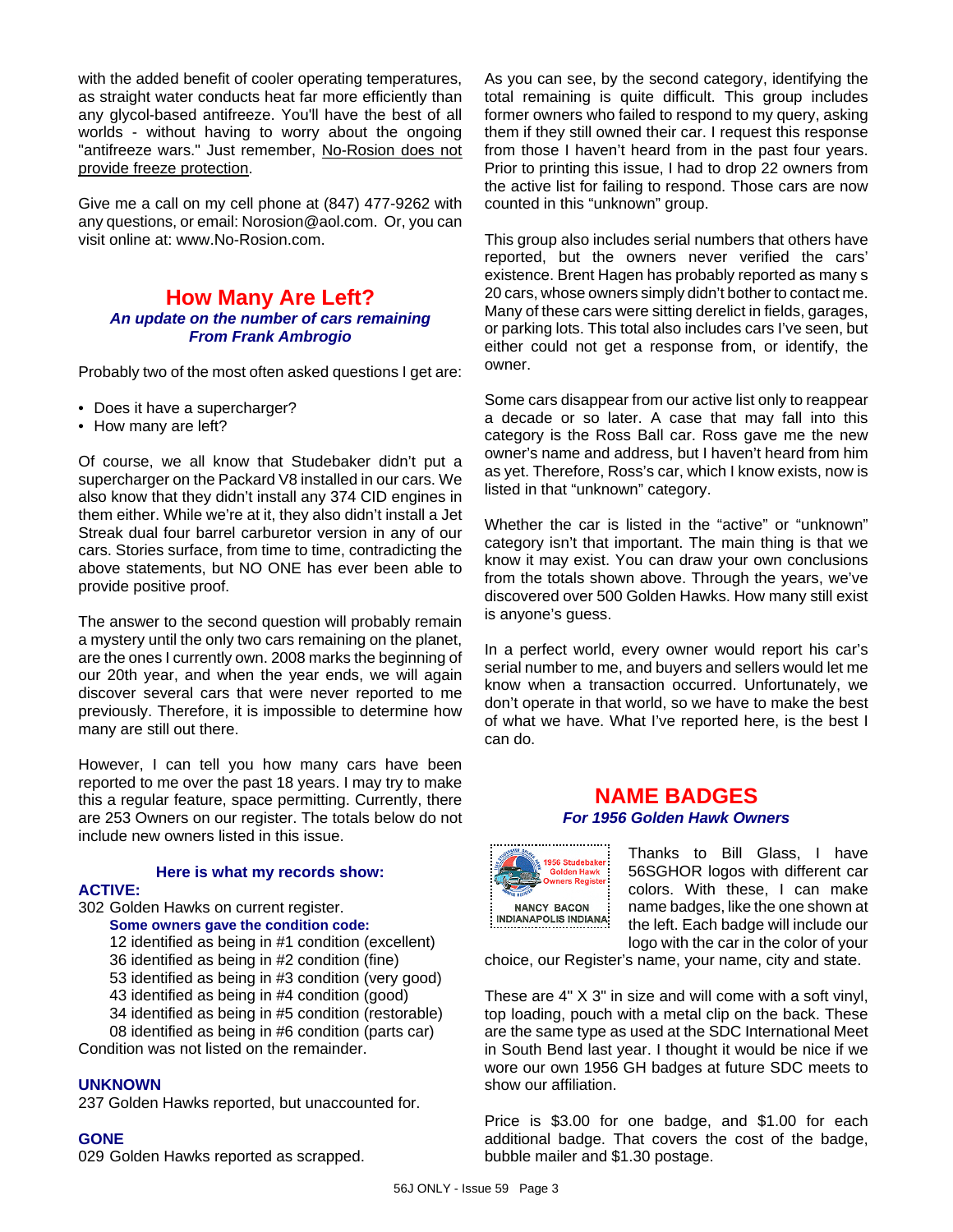**Special Deal:** If you kept your name badge from South Bend, just send a small SASE, and let me know the color(s) you want on the car, old or new paint scheme, and how many you need. I'll send you the insert(s) free.

## **Oil Pumps Revisited** *A refresher on the Packard Oil Pumps*

I discussed this at length in issue 001, but since it has been 19 years, I thought I'd just touch on it again.

- There were two Packard oil pumps, one with the vacuum pump (PN 440729), and one without the vacuum pump (PN 6480508).
- Part number 440729 was for all Packard V-8s except the 352" engine of 1956. This was used on ALL 1955 Packard models (320 & 352 cubic inch engines), and 1956 Packard Patrician, Four Hundred, and Caribbean models (374 cubic inch engine).
- Part number 6480508 was for the Packard 352" engine of 1956, This includes our 1956 Golden Hawks, the 1956 Packard Clipper, and the Packard Executive models.
- The only difference in the two pumps is the vacuum pump and drive gear, or lack thereof, on the bottom.

My Packard parts book does not show the 6480508 pump, but it was printed in November 1955. My Hollander Parts Interchange book does, however, show the distinction between the two pumps, and on what engines they were used.

The Packard oil pump has caused a lot of problems for so many 1956 Golden Hawk owners through the years. I waged my own battle with noisy lifters for about 5 years. *I'm sure this won't be the end of the oil pump discussion, so look for a future update in, oh let me see, another nineteen years.*

# **Mail Bonding**

**Letters are always welcome. If you need help or can offer advice, share it with other owners. (Edited as required.)**

## **Richard Atkinson September 29, 2007**

I note that there continues to be a whole lot of stuff (and cars) that are listed in the 'want' ads as being for sale. However, I know for a fact that some of these ads have been sold out some time ago. This goes for both parts and cars. I know your policy, which I think is very fair of you. However, it seems to me that once a vendor has sold off his parts/cars, there is little motivation to get back to you and let you know of their updated situation. This can cause an inordinate amount of frustration when trying to source a car or parts.. not least when dialing internationally!!!

So, now for the suggestion... why not adopt a policy that all parts and cars are listed for a 12 month period and then are automatically deleted from the wants ads listing.. unless, of course, the vendor gets back in contact with you and informs you that their items are still for sale, in which case you know that they continue to be listed as genuine for sale items.

My guess, is that close 50% of all items listed in the want ads have been sold off and therefore are wasting everyone's time. Anyway, thought you might like to consider this.

## **James (Jim) Green December 28, 2007**

In 1956 I was six years old. The excitement at my house that summer was that we were going to buy a new car. My dad even asked us kids what we would like to get. Typical family sedans were like boxes on wheels in those days; they pretty much all looked the same to me, but my interest in cars was piqued. That weekend I was playing on an adjacent street when out of the corner of my eye I caught the gleam of some very shiny metal. Parked in the driveway was the most beautiful car I had ever seen. Slung low to the ground, two-tone paint, sleek rear fins; this was no box on wheels, this was a rocket ship. I was a real shy kid, but somehow I got up the nerve to ask the kids in the yard (who I did not know) what kind of car it was. One of them ran inside to get the answer. Coming out on the porch with a look of authority, he announced that this was his uncle's Studebaker Hawk and it was brand new.

I ran home that afternoon to tell my dad about the car he had to buy. When I told him about this most beautiful of all cars, the car in a class by itself, I was shocked to here him say that he couldn't buy a Studebaker because he was afraid he wouldn't be able to get parts for it. My dad ended up buying a 1956 Buick Special (his first new car) and that car was always special to him.

So I forgot about my Studebaker Golden Hawk until one day in 1967. We had just moved from the west coast to upstate New York. I had my driver's license, but no wheels and no job. One day after school I hopped off the bus to walk home and strolled on by a small car lot that had another amazing car. A 1957 Studebaker Golden Hawk (Gold w/white fins.) The car didn't run and was only \$200. I desparately tried to get a job and did so pretty quick, but by the time I had \$200.00 the car was gone. Funny how memory works, but I didn't remember the 56J in 1967 when I was looking at the 57; it was years later that both memories came flooding back.

Fifty years after first sighting my rocket ship, I began my search. Why did the 56J win out over the 57(it certainly wasn't the Ultramatic). This web site convinced me the 56J was the best bet based on the information and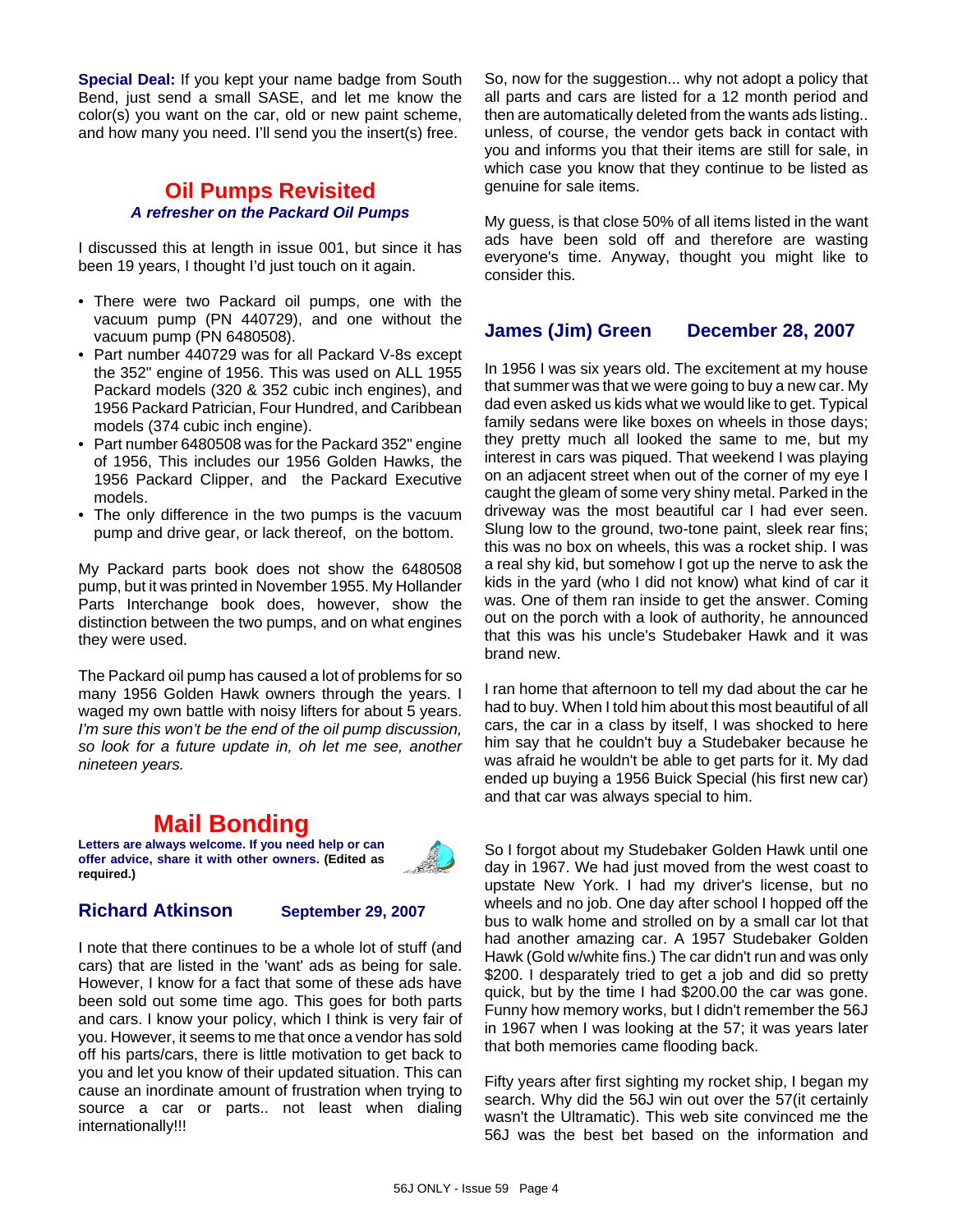support network it provides. Your efforts, Frank are bringing another 56J back to life. Thanks for all you do!

## **Leif Juliussen November 8, 2007**

I enjoy reading about the 56J,s as well as reading and sometimes replying at the 56J forum on the e-mail. I procrastinated about picking up the last 2 newsletters, because my dial up service takes forever to load all the information. I forwarded it to my son-in-law and had him print the copies for me, just the other day.

I am writing you about the letter to Old Cars Weekly (see 56J ONLY issue 057.) The person said he was in the Air Force at a base in 1953-54. There is no way somebody could have had a Golden Hawk at that time, since it was not manufactured before 1956. A 50-51 model Oldsmobile was, as I understand, a "Hot" car in it's day. It may even have been modified, since at that time, I believe, you could get things like full race cams and triple carburetors.

A lot of people will relate to any good looking 53 Stude Coupe, as a Golden Hawk. I know, because my 53 Coupe is many times referred to as a GH by people who don't know any better. That is understandable. A lot of people don't even know what a Studebaker is. So, therefore it is most likely that the Olds beat the Stude, hands down. I don't have correct info, but the Stude had a 232 cubic inch V8 and the Olds had something close to 300 cubic inch V8.

Back in the early sixties, I had a 54 Stude Hardtop. I had a rebuilt 54-55 engine, parts from the junkyard, with about 265 cu. inches and a 4 barrel carburetor. I surprised a lot of later model cars in street races.

My 53 Coupe has a 350 Chevy and a 200 4R automatic transmission ( that's with a 30% overdrive fourth gear ). I hope to get good gas mileage with it. Of course, I could have bought a lot of gas for the money I spent on it. But it is fun to build your "Own" car. And, yes, I still have the 56 GH. Some day it will go back on the road again. It runs and drives fine, but needs interior done. Later from the misplaced Viking in Idaho.

### **Bill Ladroga January 23, 2008**



I still enjoy reading the 56J Only newsletters even though our youngest son Tom gets to enjoy the Mocha and Doeskin 56J car up North! I really miss the

car, but I simply don't have enough room for it in my life right now and that's why he has it.

Every summer we rent a lakeside cottage in Hardwick in central Massachusetts for at least four weeks. Last year our son drove the 56J to our rented cottage from

Woodstock, CT, where he lives so that I could drive it again. The old thrill came back! I drove the car into downtown Ware and stopped at a Friendly's ice cream and it drew a crowd! A pickup truck full of teenagers was all over it with oohs and aaahs. Like most of your readers, you can also imagine all the questions I had to answer.

It's still in great shape and running better than ever since a carburetor rebuild. And it still goes like skat! Tom keeps it in a heated garage during the winter months. Here's a shot of it while it was at the cottage.

# **Here We Grow Again**

*Since the newsletter is now posted on the web site, we will no longer print addresses and phone numbers. If you move, please remember me when you send your change of address information.*

| 514 Bill Christian<br>Sanford NC               | SN 6030970<br><b>Prev Owner Leonard Hull</b>    |
|------------------------------------------------|-------------------------------------------------|
| 515 Kevin-Sean Jackson SN 6032732              | Smithfield UT Prey Owner Unknown                |
| 516 Dirk Booysen SN 6031561                    | Pretoria South Africa Prev Owner Rich Matrogran |
| 517 Glen Singleton SN 6032068<br>Keswick ON    | Prev Owner Unknown                              |
| (314) Peter Phillips (welcome back) SN 6030658 | Sherman TX Prev Owner Victor Ratliff            |
| 518 Jim Green<br>Wilmington NC                 | SN 6030196<br>Prev Owner Ed Montgomery          |
| 519 Bill Hughes<br>Newtown PA                  | SN 6800237<br>Prev Owner Bob Dickhaus           |
| 420 Ron Paap<br>Franklin WI                    | SN 6032198<br>Prev Owner Unknown                |
|                                                |                                                 |

*NOTICE: In lieu of dues, and to help keep my records correct, registration forms are mailed to owners who haven't been heard from for several years. If you receive one, complete and mail it at once or you will be dropped from the mailing list.*

### **Administrative "Assistance"** *From Frank Ambrogio* **NOTE: Special notes and recurring items.**

**56JONLY Message Group** This group was started by owner Scott Reid in July, 2002. It is a vehicle for owners and fans to exchange ideas. It is not officially a part of the 1956 Studebaker Golden Hawk Owners Register, but it certainly adds another dimension to our group. Just go to our web site and click on *56JONLY Message Group*, and follow the instructions to sign in or join.

**NOTICE:** *I rarely visit the group. If you want to contact me, or to include something in the newsletter, you must send it to me*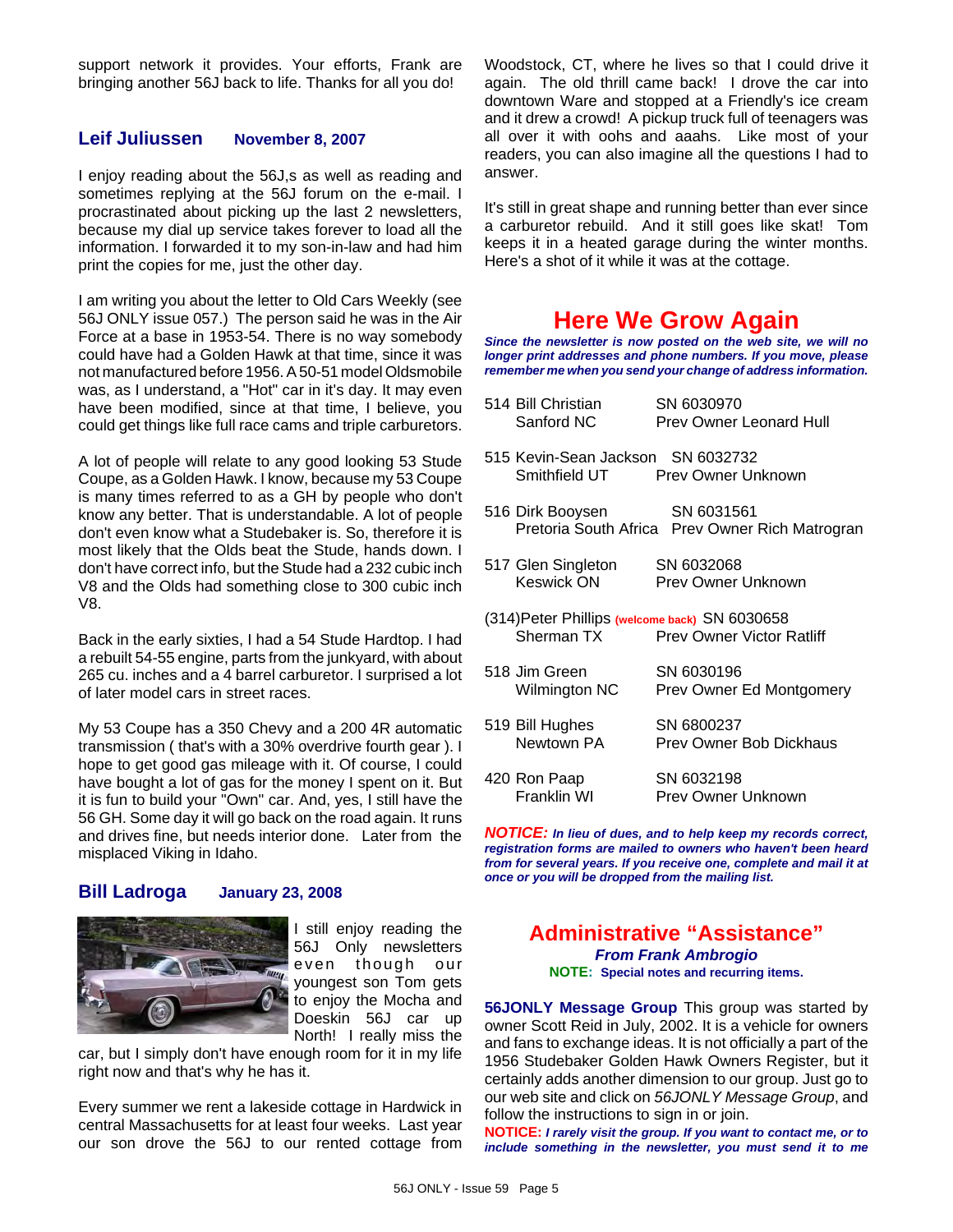*directly. You can do so through the 56SGHOR web site. NEVER write to me at the Yahoo email address.*

**56J ONLY, Electronic Version** The "E" version of the newsletter is in color, and undamaged in transit. If you would like to receive the newsletter electronically, *and save me a buck*, just let me know and send your Email address. I will send you a notice whenever the latest version is posted on the web site. You can read it, download it, and/or print it at your leisure.

Anyone with an Email address on file with me, will automatically received the newsletter electronically. Please let me know if you prefer to receive it via regular mail. The mangling, ripping, and coffee stains are free.

# *Wheel Estate*

**Due to our infrequent printing schedule, many ads may be quite old. Please let me know if the transaction has been completed.**

**For sale:** 56 J Golden Hawk, airforce blue and snowcap white. 90 percent restored to original. Only modification is that seat belts have been added. Also have manuals and extra parts. Asking \$18,000 obo for more info Kevin and Debi Carr 407-963-2818 debicarr@wildblue.net (01/2008)

**For sale:** Many NOS and good used 56J parts. All parts inquiries welcome. Good prices on NORS tune-up parts including, caps, rotors, points, voltage regulators, temperature sending units, coils and mounting brackets, stop light switches, front and rear brake wheel cylinders, etc. Contact: Brent Hagen, 6220 SE 55th Ave., Portland, OR 97206-6800. Email: ghawk352@effectnet.com Phone 971-219-9687 (01/2008)

**For sale:** I have two 56J cars that are fairly complete and very restorable, I am selling them for 3500 dollars each. You can email me johnscianna@sbcglobal.net for more info (make specific requests) or I can be reached by phone at 559 445 1959. The cars are located in Fresno California. Thanks, John (09/2007)

**Wanted:** 1956 Golden Hawk, good to great condition. Gwin Stumbaugh, 3215 Cypress Way Santa Rosa, CA 95405 (707) 542-3636 Email: gwinbev@aol.com (09/2007)

**For sale:** Just found a stash of 1998 manufacture NOS Packard V8 hydraulic valve lifters. These were made by Johnson, a major OEM supplier, before they went out of business. To get enough for my use, I had to buy two cases, 234 units. Will sell them to my '56J friends for \$9.00 each. For comparison, most major Packard suppliers are asking \$14-16 each. Send cashier's check, money order or PayPal to Jack Vines, 3227 E. 28th Avenue, Spokane, WA 99223 PackardV8@comcast.net Packard V8 Limited. 509-535-8610. (06-2006)

**For sale:** Parts for sale. 1956 STUDEBAKER Golden Hawk - parts for sale - Good doors, fenders, etc. - in good condition - Barry Hackney. Houston, TX, 77073, USA, phone; 281 787-6230, Email: bhackney@houston.rr.com (03/2006)

**For sale:** 1956 Golden Hawk used parts & literature: #403502 pressure plate \$50.00, #461543 bell housing \$150.00, # 440529 flywheel \$100.00 #473176 clutch plate\$40.00, #6403546 clutch release lever & ball stud \$35.00, #465306 release bearing \$20.00. \$350.00 for all. Can have clutch plate & pressure plate rebuilt for additional cost. # 440893 intake manifold \$35.00.#1312185 hood ornament \$75.00. # 1312079 lower grill molding chrome \$35.00.# 440842 timing chain \$20.00. #440843 timing gear \$20.00. #440841 crank sprocket \$20.00.Packard Delco starter motor with solenoid \$75.00. Small folder of entire 56Stude auto line \$20.00. Large folder of 56 auto line \$35.00. Large folder of only 56 Hawk line \$35.00.56 Golden, Sky & Power Hawk F fender chrome strip #1312503 good cond \$30.00. 56 Golden, Sky & Power Hawk door chrome strip # 1321106 good cond \$25.00 ea. Will trade some of above for 56J power brake unit (hydrovac). Shipping extra. John Raises email: avantijohn@yahoo.com (10/2003)

**For sale**: solid 56J body, doors, rear fenders, all trim, tail light lens-perfect. One set of NOS side grills, Good hood, excellent trunk, stainless trim, glass, tachometer, sending unit, clock, dash face plate, glove box door, 4 barrel carb, 3 spd overdrive trans, bell housing, clutch, pressure plate, linkage, restored window flippers right and left, fins, roof belt molding, interior roof plastic bands and steel holders and brake drums. Other STUDE parts available. Dwayne Jacobson, 2620 Lakeview Dr, Junction City, WI 54443. 715-341-9470 or studebaker@g2a.net

# **1956 Golden Hawk Services**



**Adhesive Vinyl Inserts,** for all 1956-1961 Studebakers with full wheel cover (AC 2799). Enough vinyl inserts to apply to 4 hubcaps, with spare inserts. Directions are

included \$27.50, includes shipping in the continental U.S. Right Impression, 319 S Chestnut St, Kimball, NE 69145, Phone or Fax: 308-235-3386 rimpres@earthlink.net (11-2006)

**Do You Want dependable air conditioning** for your 1955-56 V-8 Packard engine in whichever car it is in? You will need the third puller and bolt for the crankshaft to drive the compressor. Modern, dependable serviceable



equipment starts with the Sanden compressor, 100-AMP alternator to keep your battery charged, and the electric cooling fan. **AC pulley and bolt** \$300.00, **Bracket Kit** for alternator & compressor including offset oil fill tube and al hardware, NAPA numbers for belts, etc. \$350.. Includes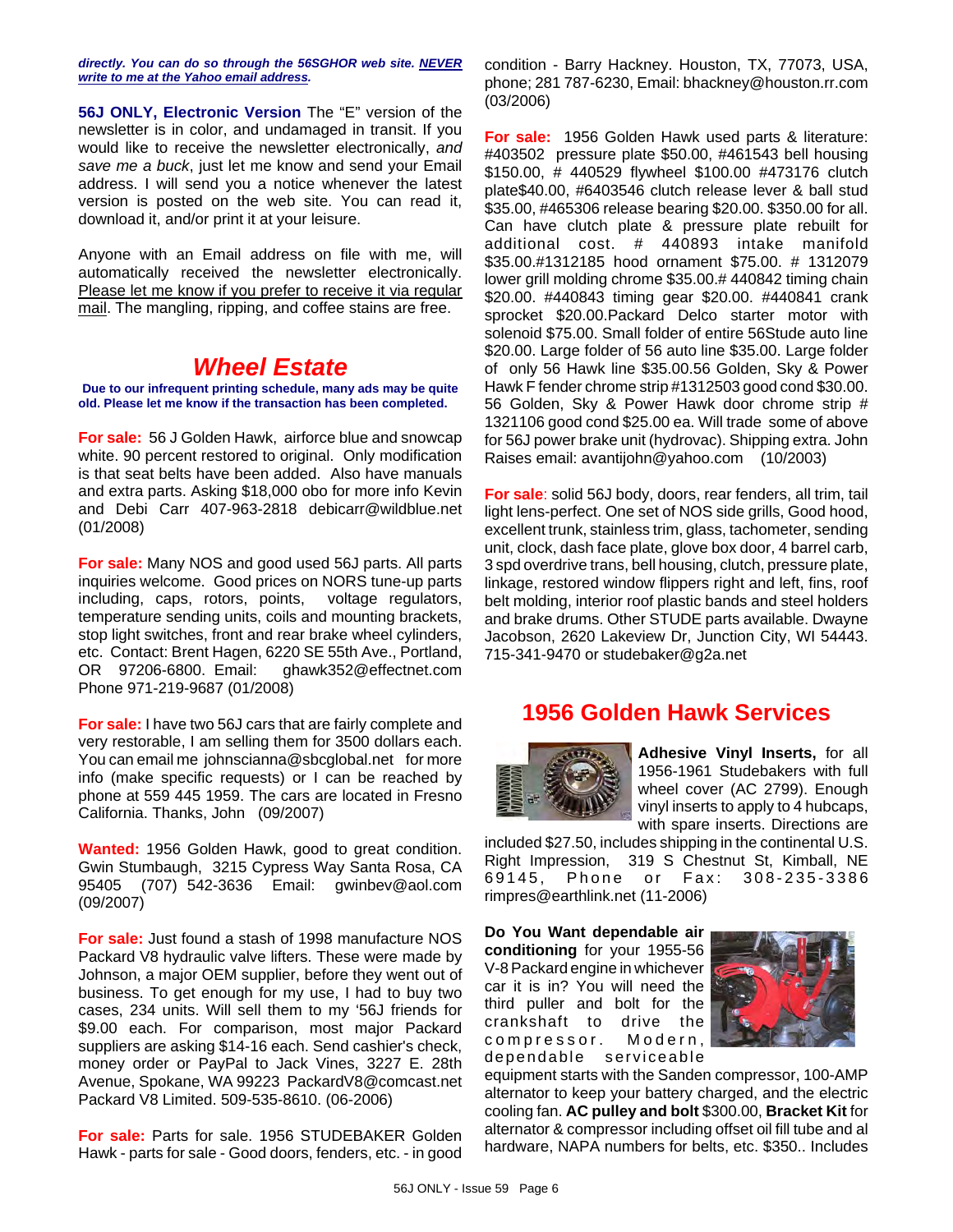shipping and handling.. Jack Nordstrom, 3023 Pine Valley Dr,, New Braunfels TX 78130, phone 800-775-7077. (04/2006)

**Ultra One Rust Remover**: Non Acid Product. No fumes, no gloves required, reusable product, cleans up with water, biodegradable, easy to use. Does not affect rubber, gaskets, seals, decals or stickers, plastics, most paints. DISSOLVES RUST ONLY For a brochure call 847-464-5119 or write to Roscoe Stelford 15N119 Reinking Rd Hampshire IL 60140 or stelfordsinc@aol.com www.weremoverust.com **Code RCS15** (12/2005)

**Rebuilt Packard water pumps** for sale \$95, plus \$10.00 for shipping, no core charge. ALSO: **Tachometer Sending Units**: I can repair most and I rebuild sending unit to tachometer cables. ALSO: **Transmission Puke kit-II**: Stop that fluid from belching out the dip stick tube on start up. \$5 ppd.

Mail check to Brent Hagen, 6220 SE 55th, Portland, OR 97206-6800 E-mail: ghawk352@effectnet.com (06/2005)

**Ranco Heater Valve Repair**. Your heater valve/s repaired or will send you a rebuilt one. I must have your old rebuildable core. It must be the same type you are ordering because I do not have a lot of cores. If you



not have a valve and there is a \$50.00 core charge. These valves are very hard to find. Valve or rebuild - \$65.00 Price includes return postage. Downeast Studebaker, 314 Rosewood Rd. Goldsboro, NC 27530 919-734-7755 e-mail: sanjim76@earthlink.net (02/2005)



**Exhaust extension AC-2754** Originally available on 1956 Hawks and station wagons. Chrome finish.\$65.00 ea.

**1-104 Oil Filter Decal** \$6.00 ea. **1-083 Valve Cover Decal** (need 2) \$6.00 ea. **1562457 Front brake drum**, finned complete

with hub, cups, & studs \$189.00. All items plus 10% S/H. Studebaker International, 97 North 150 West, Greenfield IN 46140-8562, 317-462-3124, FAX 317-462-8891, *(Prices subject to change)* www.studebaker-intl.com

info@studebaker-intl.com (08-2004)

1956 Golden Hawk 1:72 scale model diecast. Pick from any of the standard 1956 colors. \$70.00 + \$5.00 S/H.



www.shrockbrothers.com/72nd\_scale.html

ALSO **Recast Steering Wheel PN 1540647,** white, 17", just like the original.  $$695.00 +$  your core + \$25.00 S/H. www.shrockbrothers.com/steering\_wheels.html Shrock Body Shop, 3999 Tyrone Pike, Coalport PA 16627. (04/2004)

**Electronic Ignition Modules** for your 1956 Golden Hawk. Use the tachometer sending unit with the points system. John Brooks, 1821 Ft Worth Hwy, Weatherford TX 76076, Tel 817-594-0840. www.studebakerfarm.com studefarm@yahoo.com. (03-2004)

## **Ultramatic Transmission Shift Indicator**.

Die-cast Metal, with a clear casting, and indented letters pre-painted from the rear. Bill Glass, 18 Lorenz Dr, Valhalla NY 10595.



914-761-5788 or BondoBill1@aol.com (02-2004)

**Reproduction trunk escutcheon** for 1956 C-K cars, \$75.00. Myer's Studebaker Parts 130 Main St, PO Box 276, Duncan Falls OH 43734. 740-674-4897, FAX 740-674-7170, Email spookys@1st.net or Visit our web site at www.myersstudebaker.com (03/2004)



**AC-2799 reproduction Spoke Type hubcaps**. \$500.00 per set plus shipping. Richard Quinn, 20026 Wolf Rd, Mokena IL 60448, 708-479-2658, FAX 708-479-8965, rtq11@aol.com (10/2002)

**Ultra400 Automatic Transmission Conversion** for your 1956 Golden Hawk. Enjoy the difference and confidence. No puking overflow. More power to the wheels. For more information: Jack Nordstrom, 4975 IH-



35 South, New Braunfels TX 78132, Tel 800-775-7077.

**1956 Sky Hawk and Golden Hawk headliner trim bows.** One set consisting of 3 pieces with ends tapered. \$110.00 per set (includes shipping). Myron McDonald, 417-678-4466 or 417-678-2631, email pmeyer@hdnet.k12.mo.us

**Rebuilt 56 Golden Hawk fuel pumps**, both Carter and AC Delco, \$75 exchange (I must have your old fuel pump, or a \$50 core charge). Add \$10 for shipping. Gary Capwell 3441 Sandringham Dr. N.E. Salem, Oregon 97305, Phone 503-365-3296 Email mocha56j@comcast.net (01/2000).

**Reproduction Tail Light Lenses** 1956 C-K part# 1312694, \$49.00 ea. Chuck & Chris Collins, 2410 W Freeway Lane, Phoenix AZ 85021, 602-995-5311, FAX 419-858-5900, Email chuck@studebakerparts.com. On the web at :www.studebakerparts.com

### **1956 Golden Hawk Window Price Sticker**

| THE STUDEBAKER<br>GOLDEN HAWK |   |  |
|-------------------------------|---|--|
|                               |   |  |
|                               | L |  |
|                               |   |  |
|                               |   |  |
|                               |   |  |

The design is based upon the general design of stickers which were actually done during the period 1959 thru 1966. Send \$40 along with serial number and options/accessories which were originally on your car (a copy of the production order would be very helpful.)

If your car has been repainted and options/accessories added or deleted and you want the sticker to reflect the car as it is now just include the information. I have all of the prices. Questions, telephone 708-479-2658 or Richard Quinn 20026 Wolf Rd. Mokena, IL 60448. rtq11@aol.com